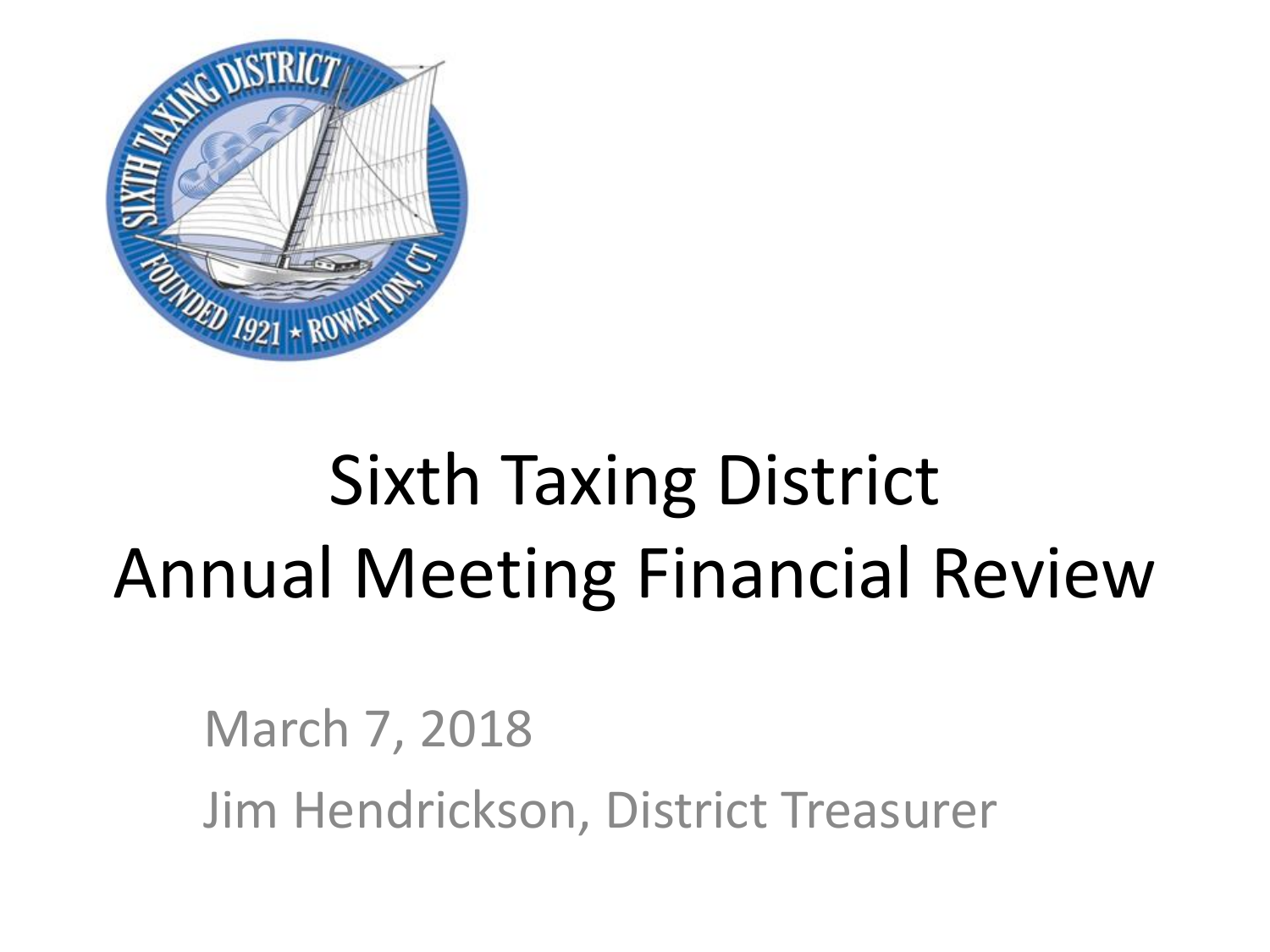| <b>Section</b>                       | <b>Slides</b> | <b>Color code</b> |
|--------------------------------------|---------------|-------------------|
| Fiscal Year 2016-17 Audited Results  | $3 - 8$       | FY 2016/17        |
| Fiscal Year 2017-18 YTD and Forecast | $9 - 11$      | FY 2017/18        |
| Fiscal Year 2018-19 Proposed Budget  | $12 - 20$     | FY 2018/19        |

Note: See color coded box on upper right corner of each slide to identify the fiscal year being addressed on the slide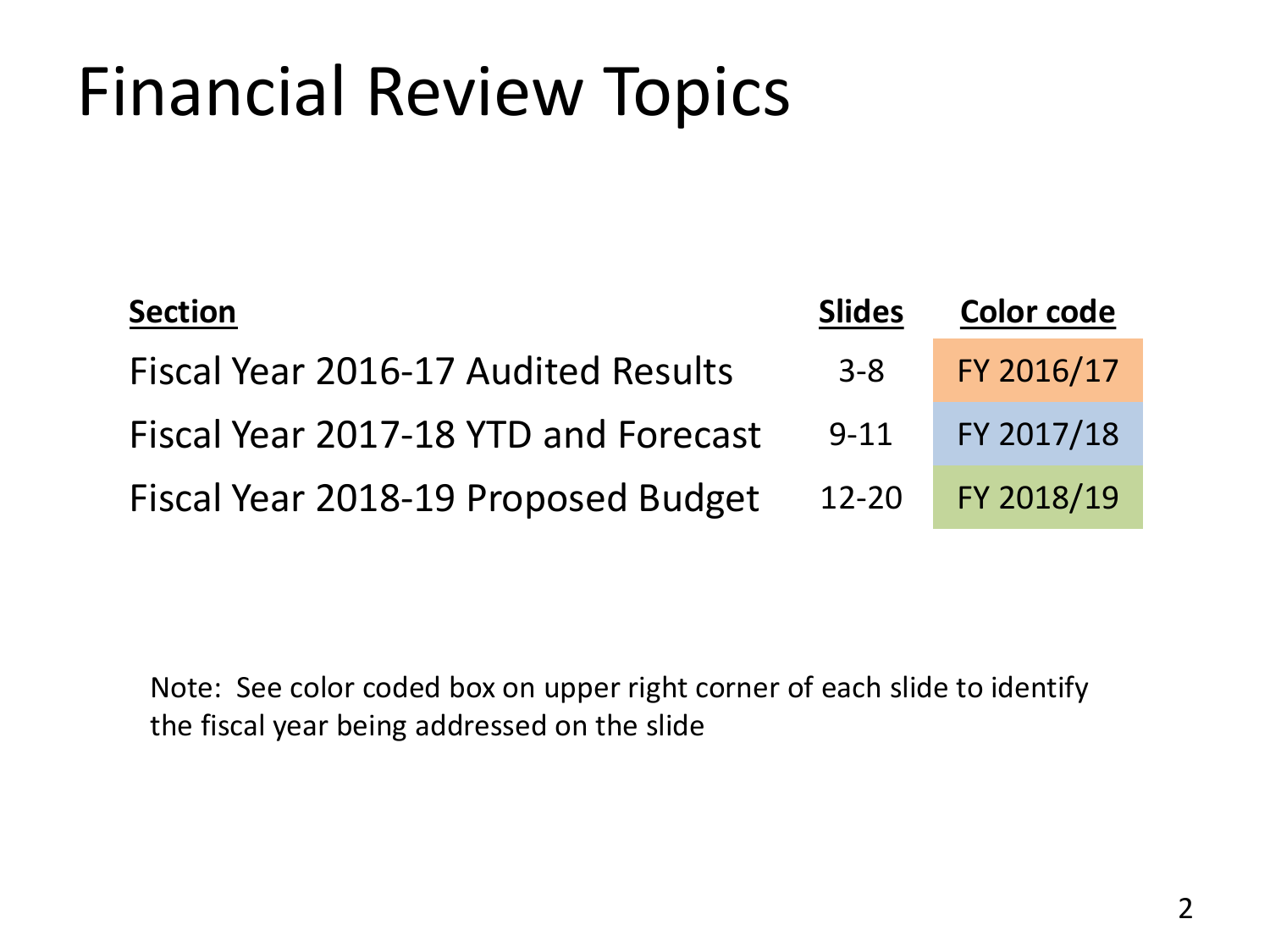■ Fiscal Year 2016-17 Audited Results

FY 2016/17

- Fiscal Year 2017-18 YTD and Forecast
- Fiscal Year 2018-19 Proposed Budget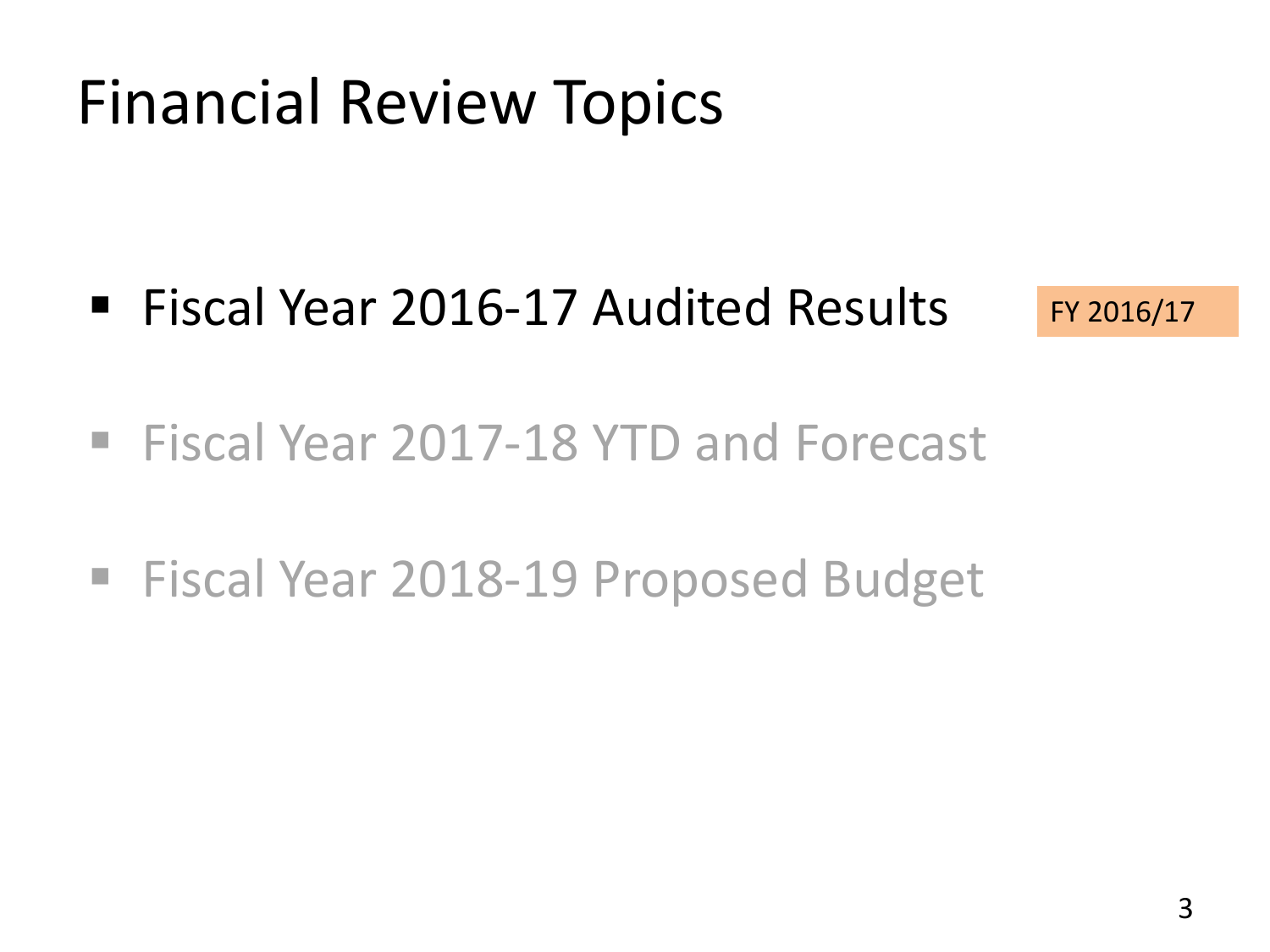# Fiscal Year 2016-17 Audit

- District financial statements are audited
- Independent Auditor is O'Connor Davies, LLP in Stamford, CT.
- Results of audit: Clean, unqualified opinion
- Audited financial statements are available to the public at the Rowayton Library, at the District Treasurer's office or on the District's web site ([www.Rowayton6TD.com\)](http://www.rowayton6td.com/). The June 30, 2017 audit will be posted shortly.
- The audit includes all of the District's activities but the remainder of this presentation excludes the Train Station Parking financials which must be kept separate from District finances under the terms of our lease with the CT Department of Transportation.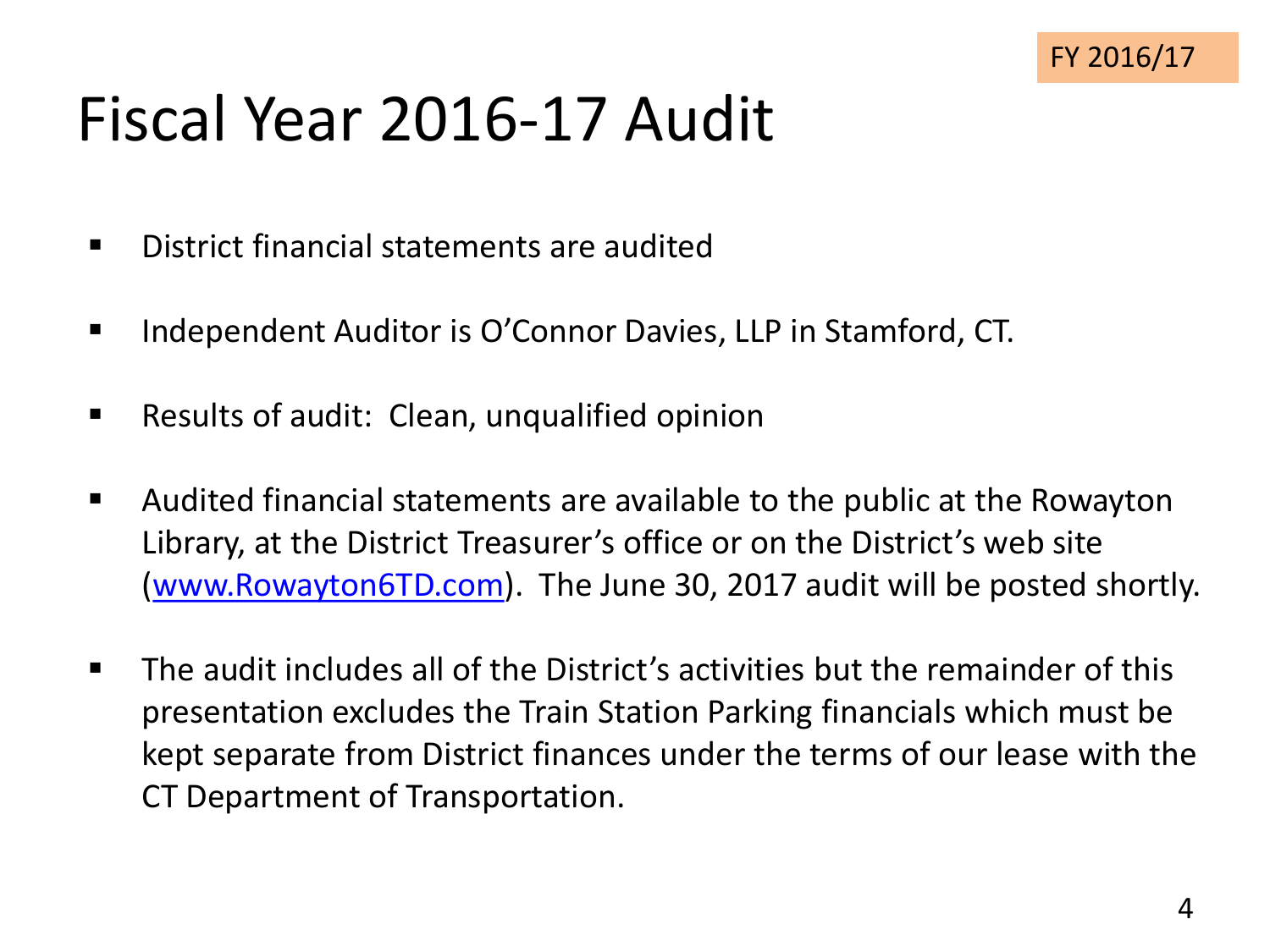# Summary of 2016/17 Results

| <b>Revenues</b>                    | <u>Year ending 6/30/17</u> |                                               |
|------------------------------------|----------------------------|-----------------------------------------------|
| <b>Property Taxes</b>              | \$1,746,993                | 6TD portion of property taxes                 |
| All Other                          | 69,022                     | Beach fees, rent from Comm. Ctr & misc fees   |
| <b>Total Revenue</b>               | \$1,816,015                |                                               |
| <b>Expenses</b>                    |                            |                                               |
| Home & Community                   | \$389,301                  | Refuse collection/disposal, street lighting   |
| <b>Culture &amp; Recreation</b>    | 356,726                    | Library, Comm Ctr, Bayley Beach, Pinkney Park |
| <b>Employee Pay &amp; Benefits</b> | 361,071                    | Employee costs including wages and benefits   |
| <b>General Gov't Support</b>       | 125,609                    | Insurance, legal, audit, admin and technology |
| Debt Service                       | 116,548                    | Principal and interest payments               |
| <b>Community Grants</b>            | 33,440                     | Grants to community organizations             |
| Public Safety & Parking            | 72,160                     | Fire Department and Amber Parking Lot         |
| <b>Total Expenses</b>              | \$1,454,855                |                                               |
| <b>Revenues Less Expenses</b>      | \$361,160                  |                                               |

- District revenues exceeded expenses by \$361,160 in fiscal year 2016/17.
- **This net income was used for two purposes: 1) to build our capital reserves for** major projects and 2) to maintain our unrestricted fund balance which the auditors recommend we keep between 10% - 15% of expenditures.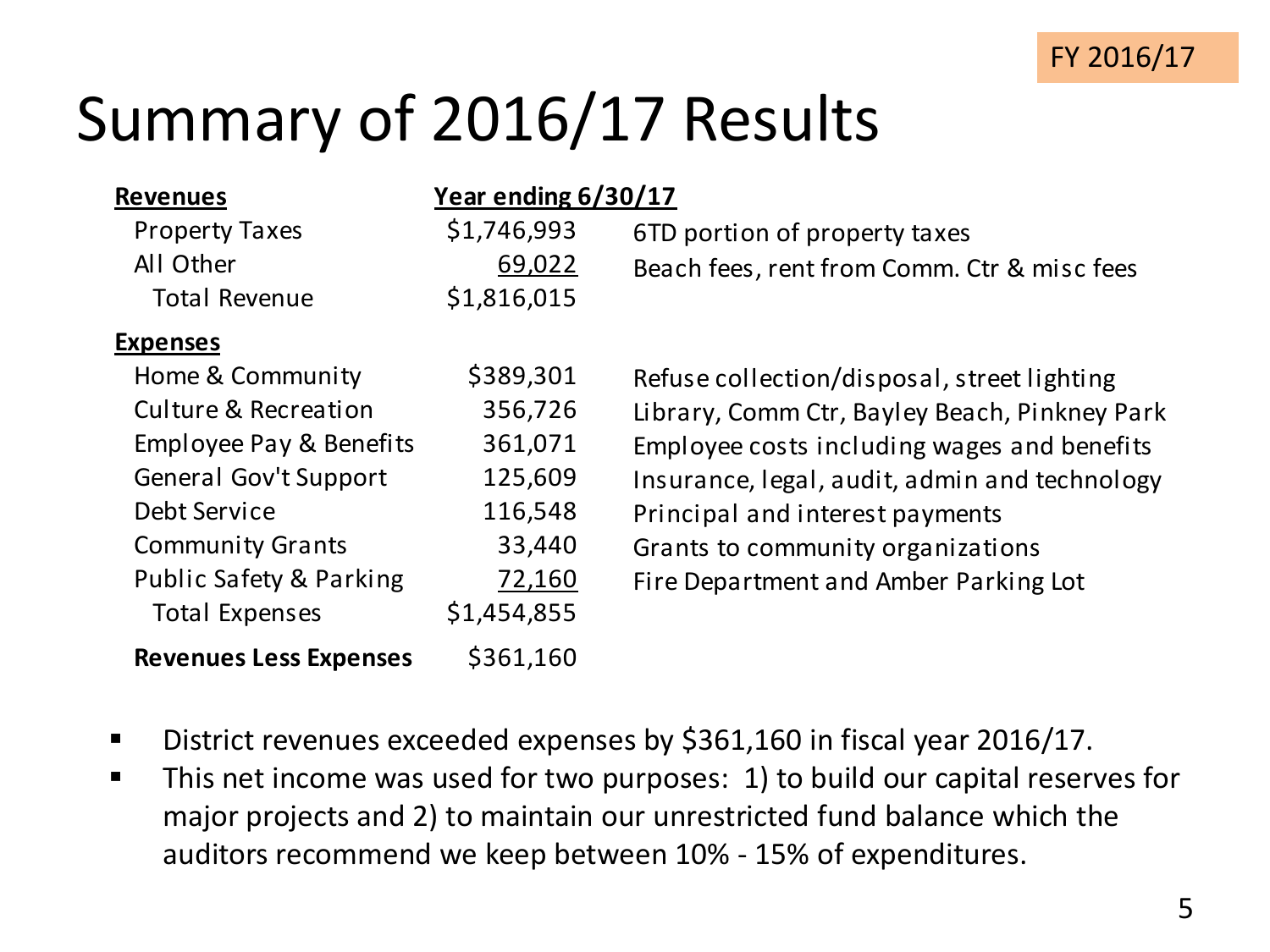

# Change in General Fund Balance

- The general fund balance is the amount by which assets exceed liabilities and represents our reserve for unforeseen expenditures.
- The District's general fund balance increased by \$89,462 from 6/30/16 to 6/30/17 reflecting an increase from net income partially offset by the amount transferred to our capital account.

|                                     | <b>Fiscal Year Ending</b> |             |  |
|-------------------------------------|---------------------------|-------------|--|
|                                     | 6/30/2017                 | 6/30/2016   |  |
| <b>Total Assets</b>                 | \$1,285,234               | \$1,133,987 |  |
| <b>Total Liabilities</b>            | 963,224                   | 901,439     |  |
| <b>Fund Balance</b>                 | \$322,010                 | \$232,548   |  |
| Fund Balance Increase/(Decrease)    | \$89,462                  |             |  |
| <b>Changes to Fund Balance</b>      |                           |             |  |
| Revenues greater than Expenses      | \$361,159                 |             |  |
| Transfers from/(to) Capital Account | (271, 697)                |             |  |
| Net Increase/(Decrease)             | \$89,462                  |             |  |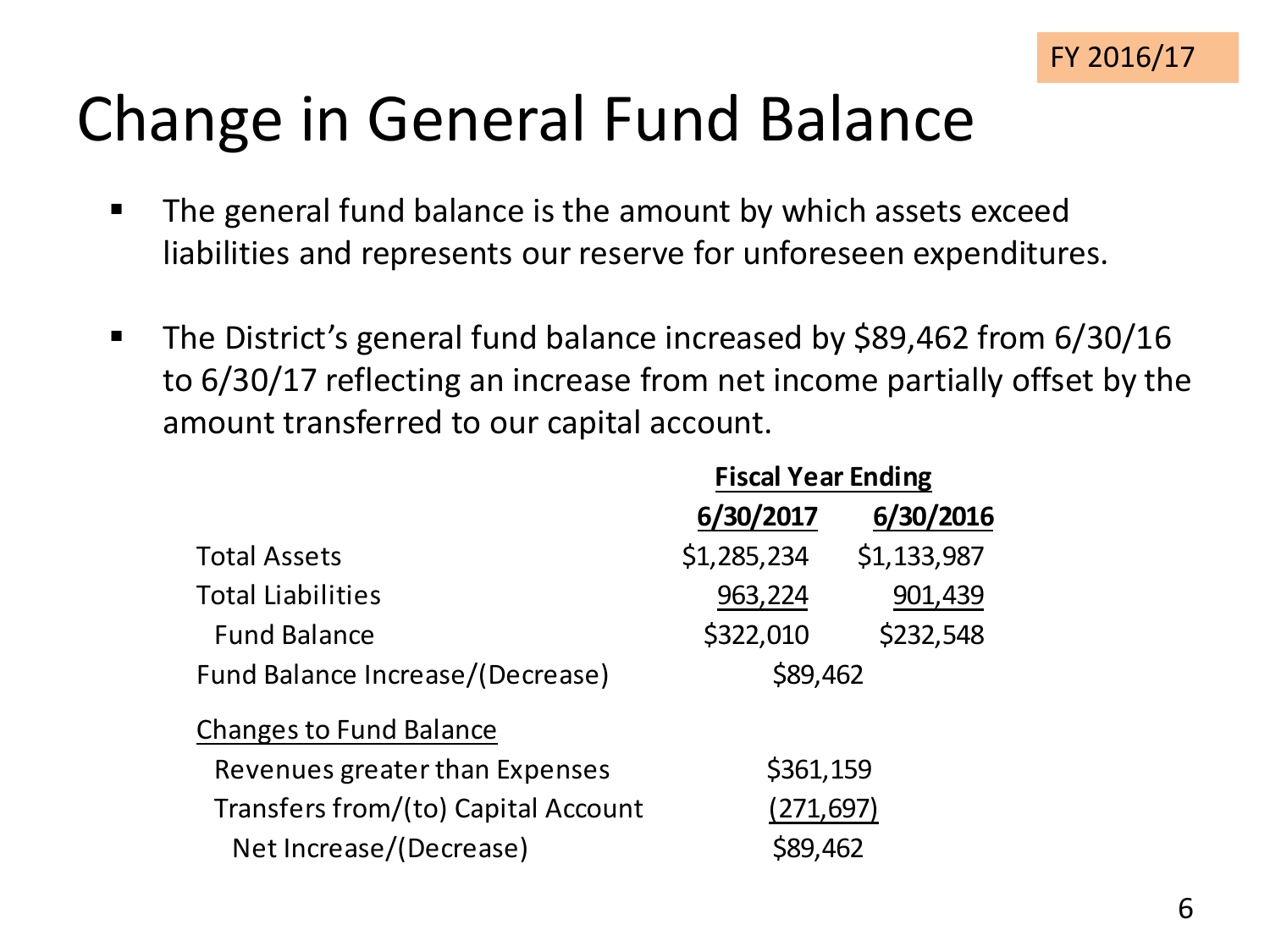# Key Variances to Budget

|                                         | Original      | <b>Final</b>  |             | Actual B/(W)        |
|-----------------------------------------|---------------|---------------|-------------|---------------------|
|                                         | <b>Budget</b> | <b>Budget</b> | Actual      | <b>Final Budget</b> |
| <b>Revenues</b>                         | \$1,802,466   | \$1,802,466   | \$1,816,014 | \$13,548            |
| <b>Expenses</b>                         | 1,611,570     | 1,530,769     | 1,454,855   | 75,914              |
| <b>Revenues Less Expenses</b>           | \$190,896     | \$271,697     | \$361,159   | \$89,462            |
| <b>Key Variances to Final Budget</b>    |               |               |             |                     |
| Revenues                                |               |               |             |                     |
| <b>Property Taxes</b>                   |               |               |             | \$6,237             |
| All other revenues                      |               |               |             | 7,311               |
| <b>Total Revenues vs Budget</b>         |               |               |             | \$13,548            |
| <b>Expenses</b>                         |               |               |             |                     |
| <b>Property Tax Revaluation Reserve</b> |               |               |             | \$58,599            |
| <b>Employee Benefits</b>                |               |               |             | \$6,845             |
| <b>Audit Fees</b>                       |               |               |             | 4,194               |
| Insurance                               |               |               |             | 2,228               |
| <b>Community Center</b>                 |               |               |             | 2,525               |
| All other expense reductions            |               |               |             | 1,523               |
| <b>Total Expenses vs Budget</b>         |               |               |             | \$75,914            |
| Total Revenues Less Expenses vs Budget  |               |               |             | \$89,462            |

- Adjustments to budgeted expenses reflect the transfer of budget monies from an expense category to either the fund balance or capital.
- Positive revenue variance reflects higher property taxes (\$6,400) and rental income (\$5,600).
- The reserve for property tax revaluations was not required resulting in an expense savings of \$58,599.

FY 2016/17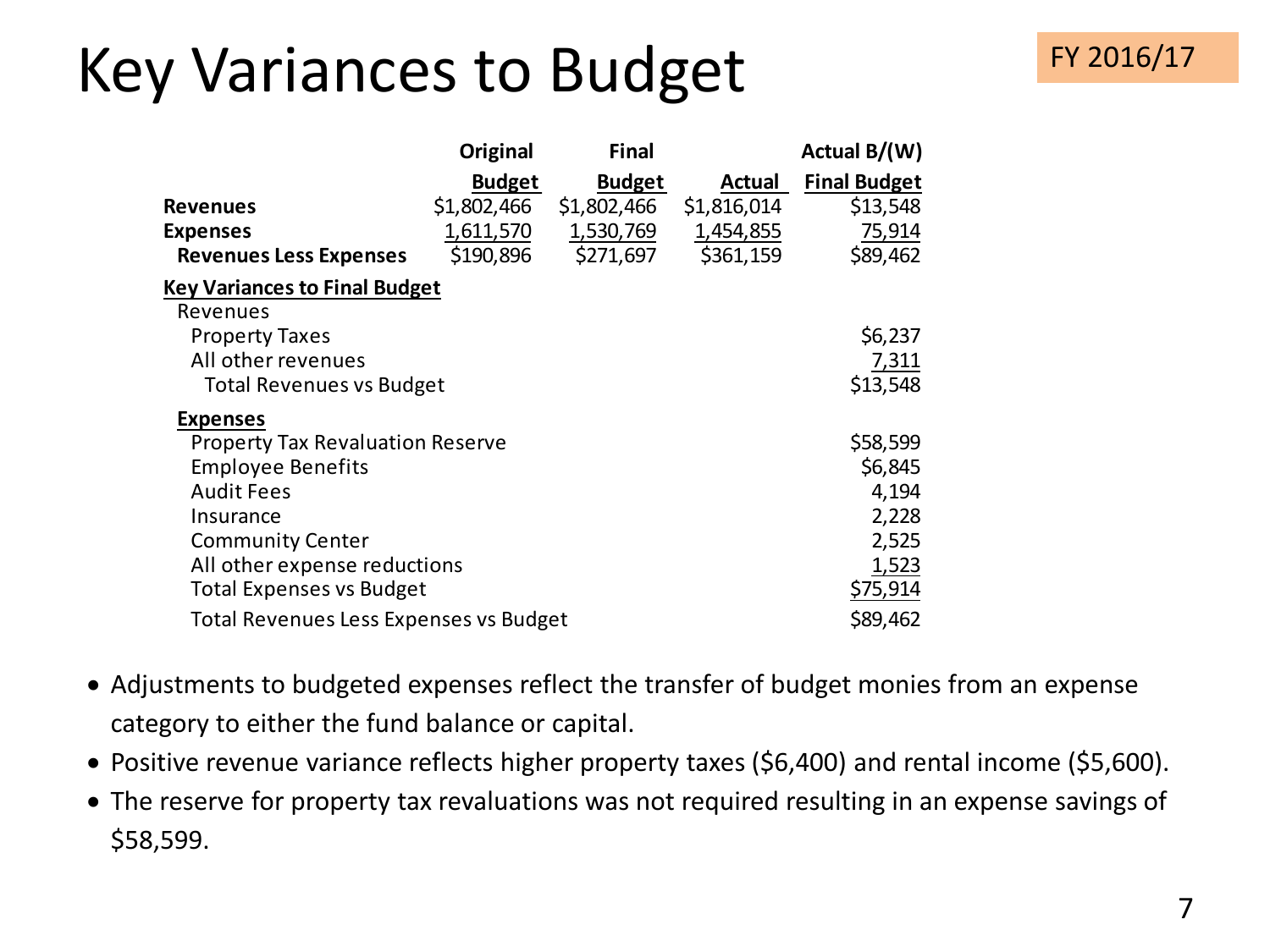# Sixth Taxing District Commissioners

#### *Motion to accept major variances to 2016/17 budget*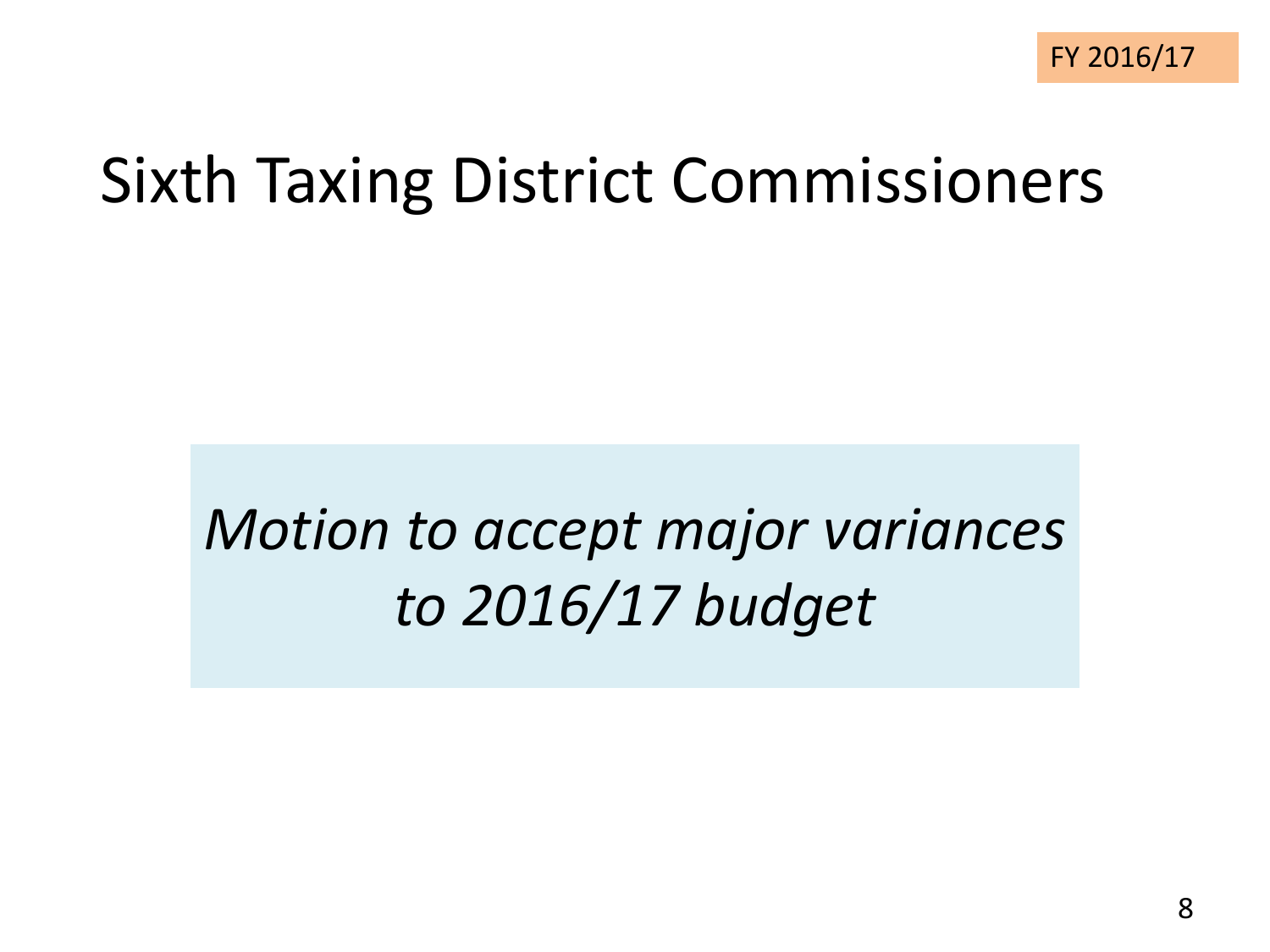- Fiscal Year 2016-17 Audited Results
- Fiscal Year 2017-18 YTD and Forecast FY 2017/18
- Fiscal Year 2018-19 Proposed Budget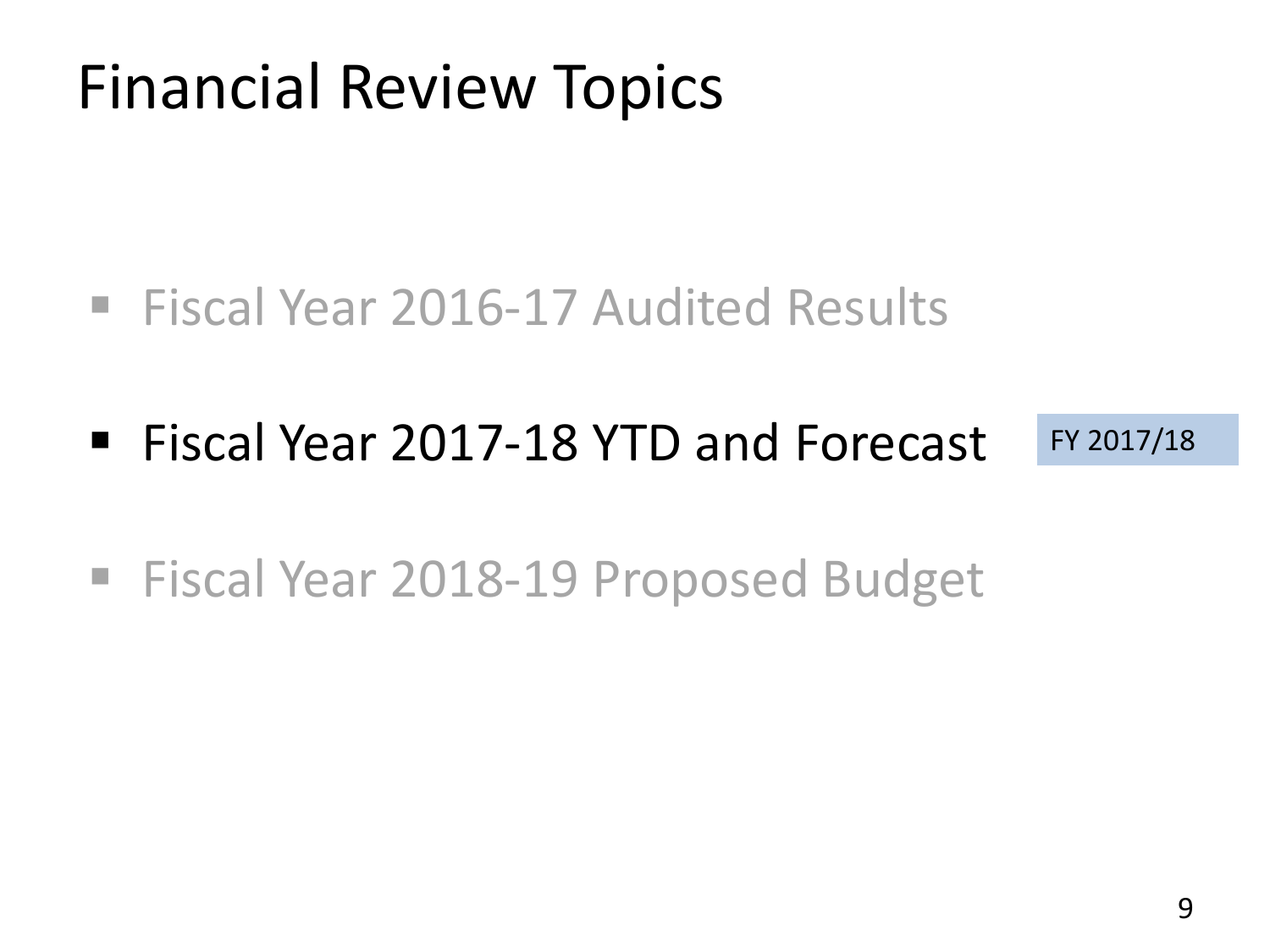# 2017/18 Budget and YTD Results

| <b>Revenues</b>                    | <b>Budget</b> | Thru 1/31/18 | YTD % FY |
|------------------------------------|---------------|--------------|----------|
| <b>Property Taxes</b>              | \$1,781,168   | \$1,289,141  | 72%      |
| All Other                          | 352,210       | 21,649       | 6%       |
| <b>Total Revenue</b>               | \$2,133,378   | \$1,310,790  | 61%      |
| <b>Expenses</b>                    |               |              |          |
| Home & Community                   | \$407,250     | \$219,267    | 54%      |
| <b>Culture &amp; Recreation</b>    | 363,000       | 198,630      | 55%      |
| <b>Employee Pay and Benefits</b>   | 417,978       | 232,160      | 56%      |
| <b>General Gov't Support</b>       | 162,497       | 116,417      | 72%      |
| Debt Service                       | 159,945       | 101,860      | 64%      |
| <b>Community Grants</b>            | 50,875        | 50,875       | 100%     |
| <b>Public Safety &amp; Parking</b> | 79,500        | 37,386       | 47%      |
| <b>Total Expenses</b>              | \$1,641,045   | \$956,595    | 58%      |
| <b>Revenues over Expenses</b>      | \$492,333     | \$354,195    | 72%      |

a) Budgeted loan proceeds of \$300,000 not yet drawn

- Revenues and expenses on track to meet budget after seven months (58% of year).
- Property tax revenues now on budget including funds received in February.
- Certain expenses (e.g., most community grants and debt service) are front loaded in fiscal year.

FY 2017/18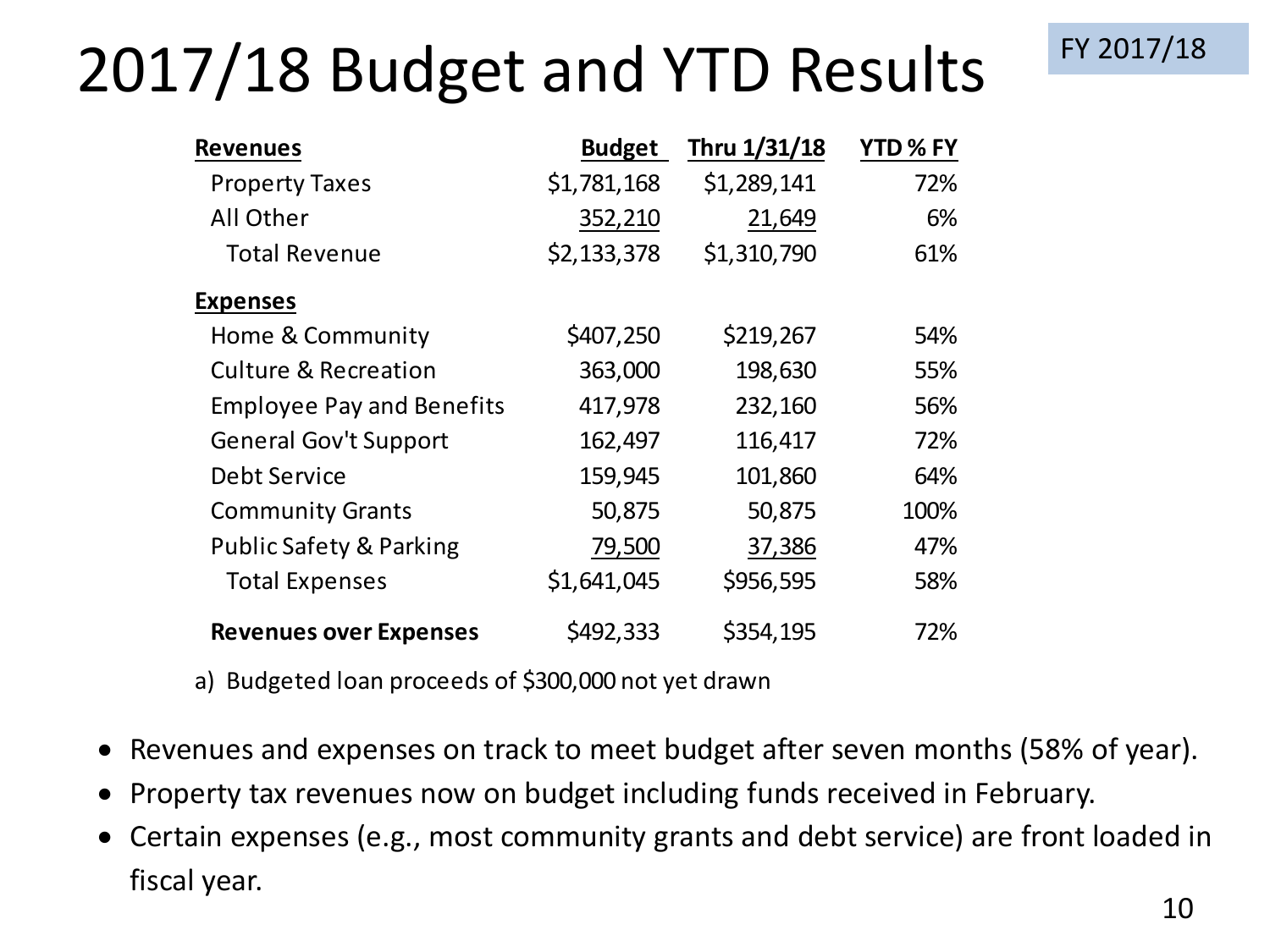# 2017/18 Capital Account

| <b>Balance as</b> |
|-------------------|
| of 1/31/18        |
| \$35,700          |
| 61,403            |
| 442,475           |
| 60,000            |
| 7,280             |
| 19,213            |
| 95,625            |
| 721,696           |
|                   |

- The District currently has \$721,696 set aside for capital projects. This balance does not yet reflect the proceeds of a \$300,000 loan that was approved in the 2017/18 Budget. The loan proceeds, which will be received shortly, will increase the Community Center renovation budget to \$742,475.
- The required funds for the project will exceed the \$742,475 available and we'll explain how that is being addressed in the next few slides.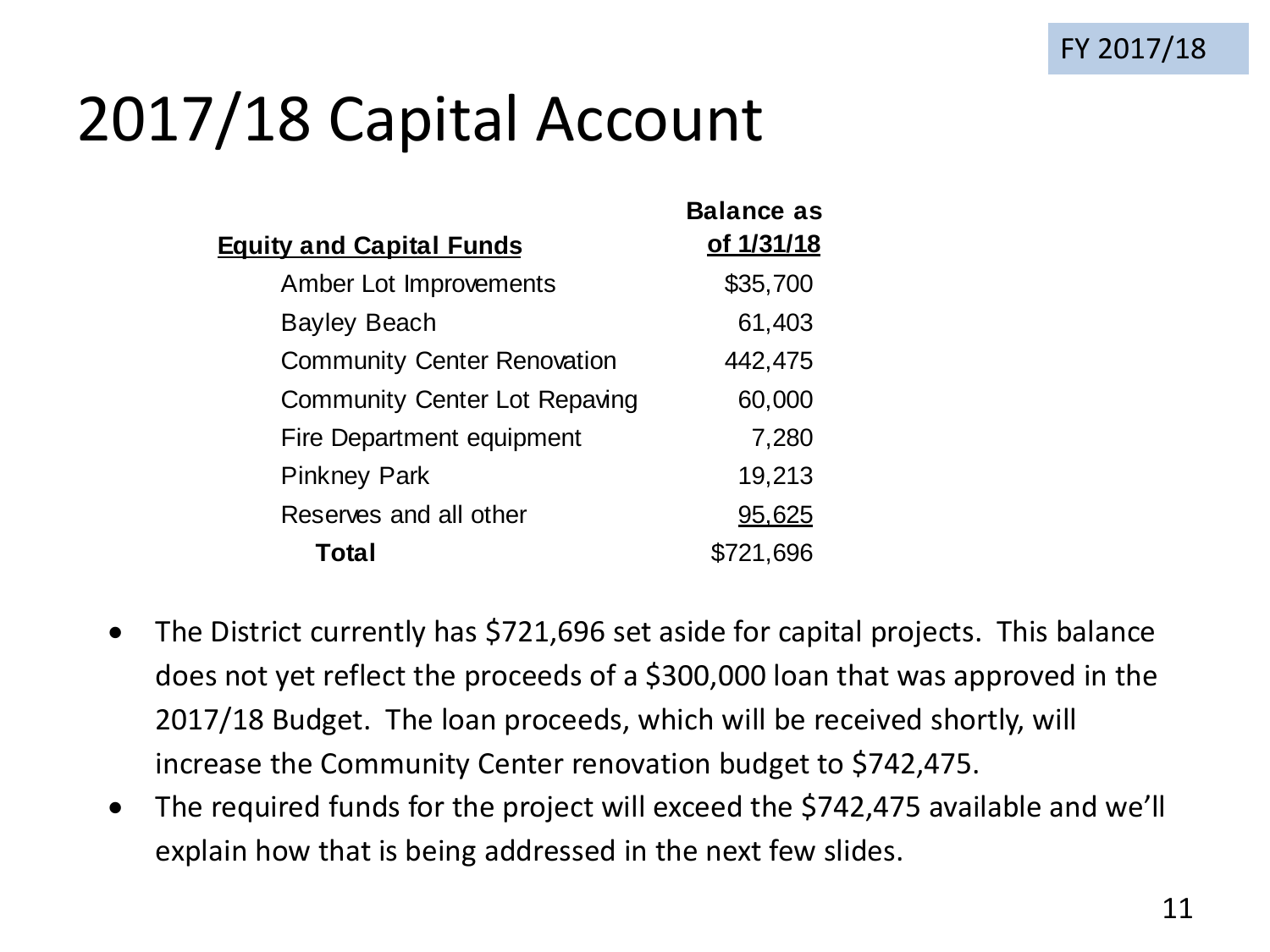- Fiscal Year 2016-17 Audited Results
- Fiscal Year 2017-18 YTD and Forecast
- Fiscal Year 2018-19 Proposed Budget FY 2018/19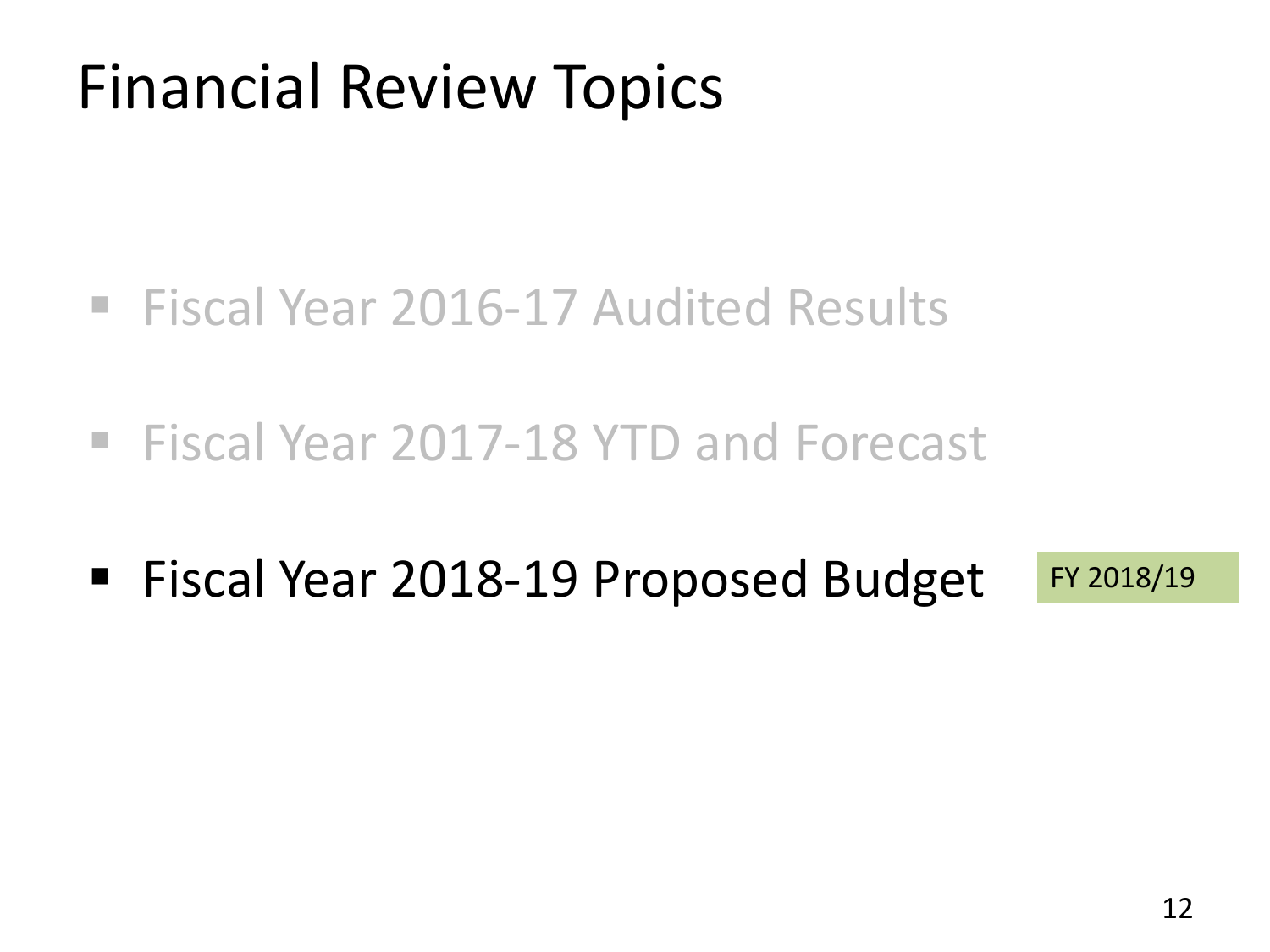# 2018/19 Proposed Budget Overview

- Key goal of the 2018/19 Budget - fund a shortfall of over \$200,000 in the Community Center Renovation Project while avoiding new borrowing or a major property tax increase.
- The proposed budget achieves this goal but getting there required a number of actions including:
	- 1) Transferring capital funds from several projects to the Community Center Renovation
	- 2) Reducing a number of grants
	- 3) Holding the line on various expenses
	- 4) Raising the cost of resident beach passes to \$25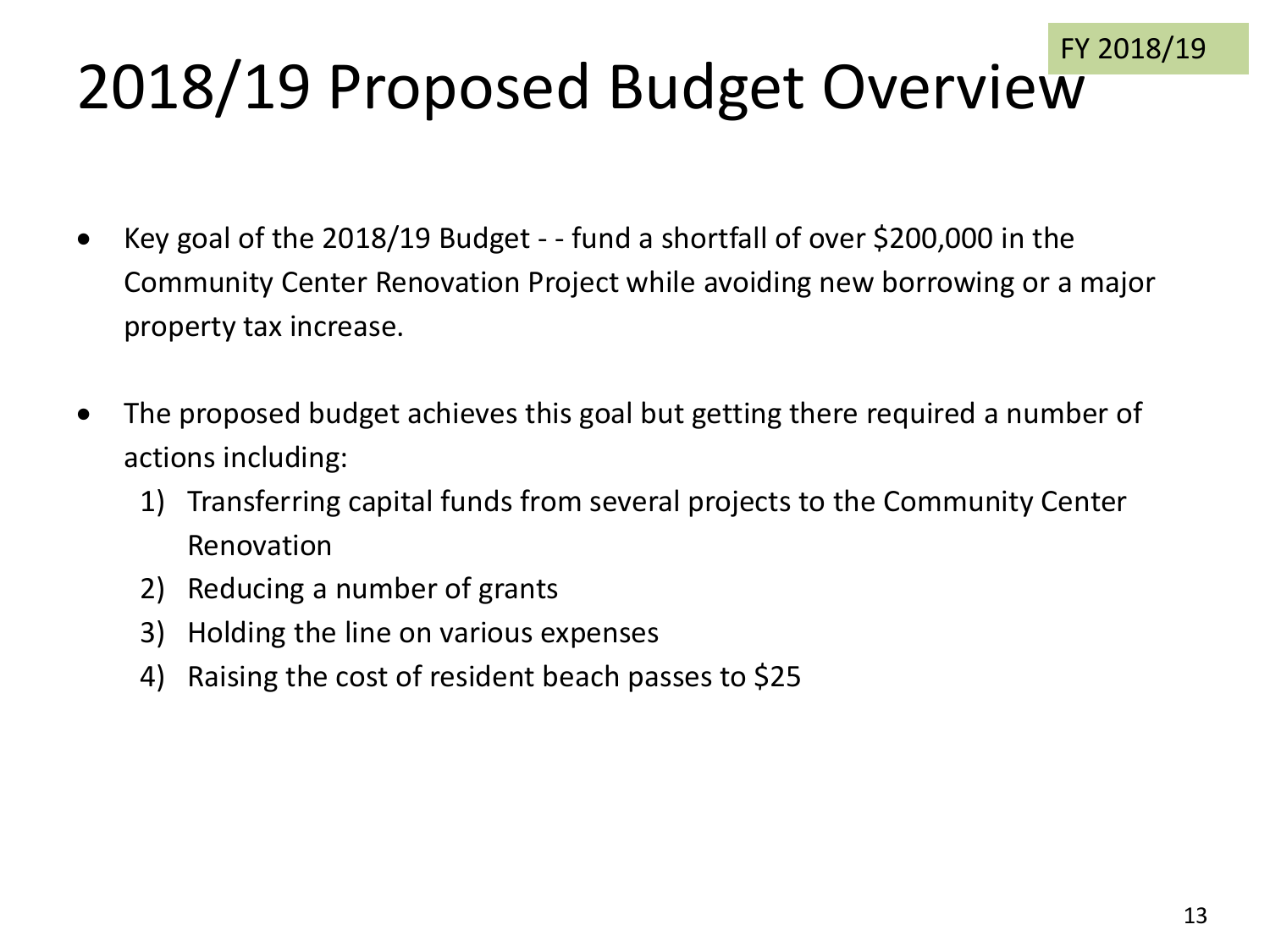#### FY 2018/19

# 2018/19 Proposed Budget Overview



- The proposed budget reflects a 1% reduction in the 6TD portion of our property taxes compared to the current fiscal year.
- The 6TD property taxes are imbedded in our overall property tax bills from the City of Norwalk and represent about 5% of the total.
- The 6TD portion of our property taxes has been trending downward following a 2-3 year period when we needed to build our fund balance.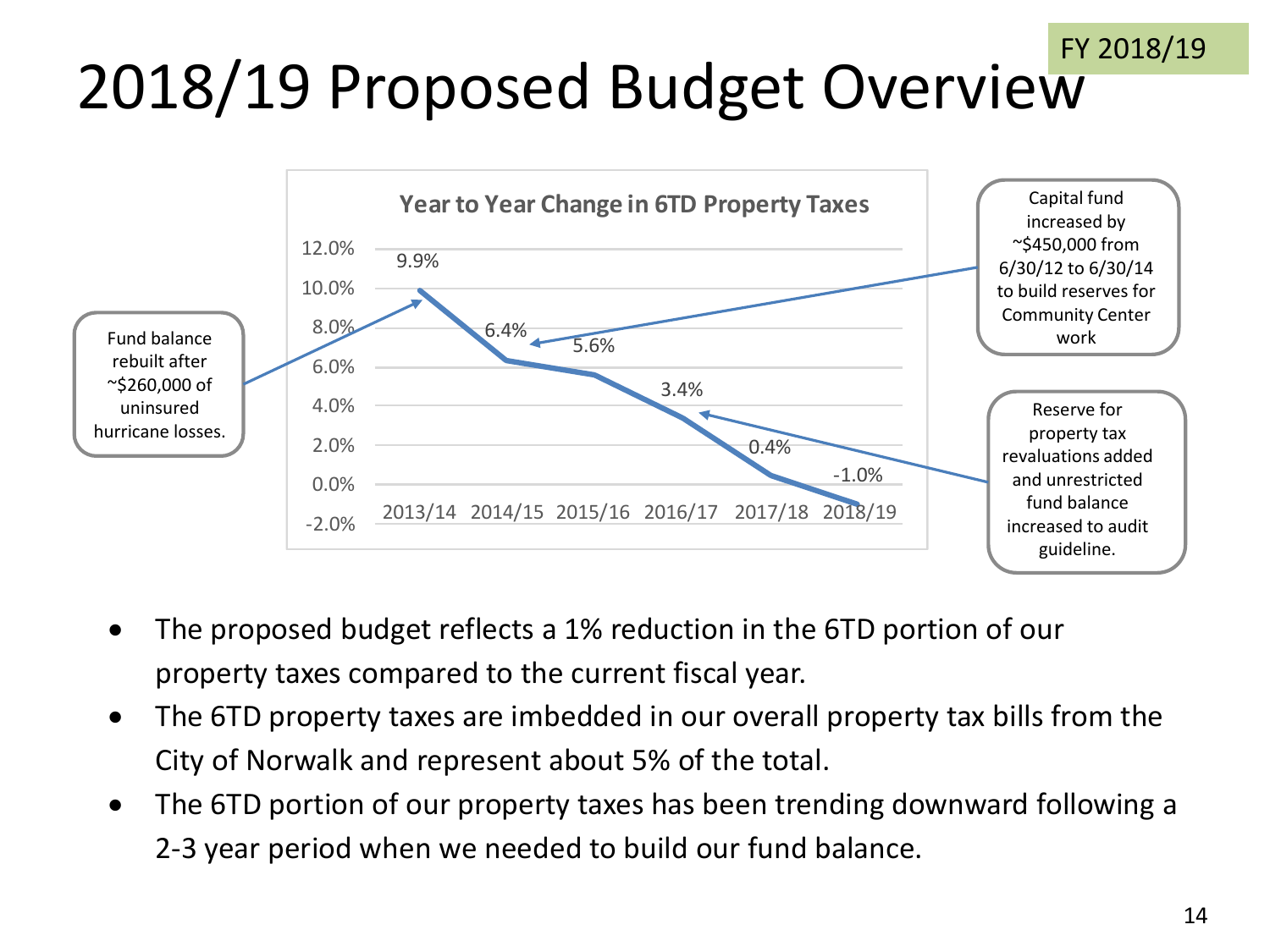#### FY 2018/19

# 2018/19 Revenues

|                                     | 2018/19<br>2017/18 |               | <b>Yr/Yr Change</b> |                |  |
|-------------------------------------|--------------------|---------------|---------------------|----------------|--|
| <b>Revenues</b>                     | <b>Budget</b>      | <b>Budget</b> | <b>Amount</b>       | <b>Percent</b> |  |
| <b>Property Tax</b>                 | \$1,749,166        | \$1,767,668   | (518, 502)          | $-1.0%$        |  |
| Other Income                        |                    |               |                     |                |  |
| Rentals                             | \$9,000            | \$12,000      | (\$3,000)           | $-25.0%$       |  |
| <b>Beach Permits, Resident</b>      | 30,000             | 15,000        | 15,000              | 100.0%         |  |
| <b>Beach Fees: Non Resident</b>     | 17,500             | 18,000        | (500)               | $-2.8%$        |  |
| Other Beach/Camp Fees               | 11,000             | 7,000         | 4,000               | 57.1%          |  |
| <b>Firefighter Rebate Provision</b> | 8,000              | 8,500         | (500)               | $-5.9%$        |  |
| Loan Proceeds                       | $\overline{0}$     | 300,000       | (300,000)           | $-100.0\%$     |  |
| All Other Income                    | \$6,010            | \$5,210       | \$800               | 15.4%          |  |
| <b>Total Revenue</b>                | \$1,830,676        | \$2,133,378   | (\$302,702)         | $-14.2%$       |  |

- The 6TD portion of our property taxes, which account for 96% of total District revenues, are proposed at \$1,749,166, down 1% from the current fiscal year.
- Resident beach passes are being raised to \$25 per vehicle, increasing next year's revenue by \$15,000 compared with the current year budget. We will also see additional beach permit revenue in the current fiscal year.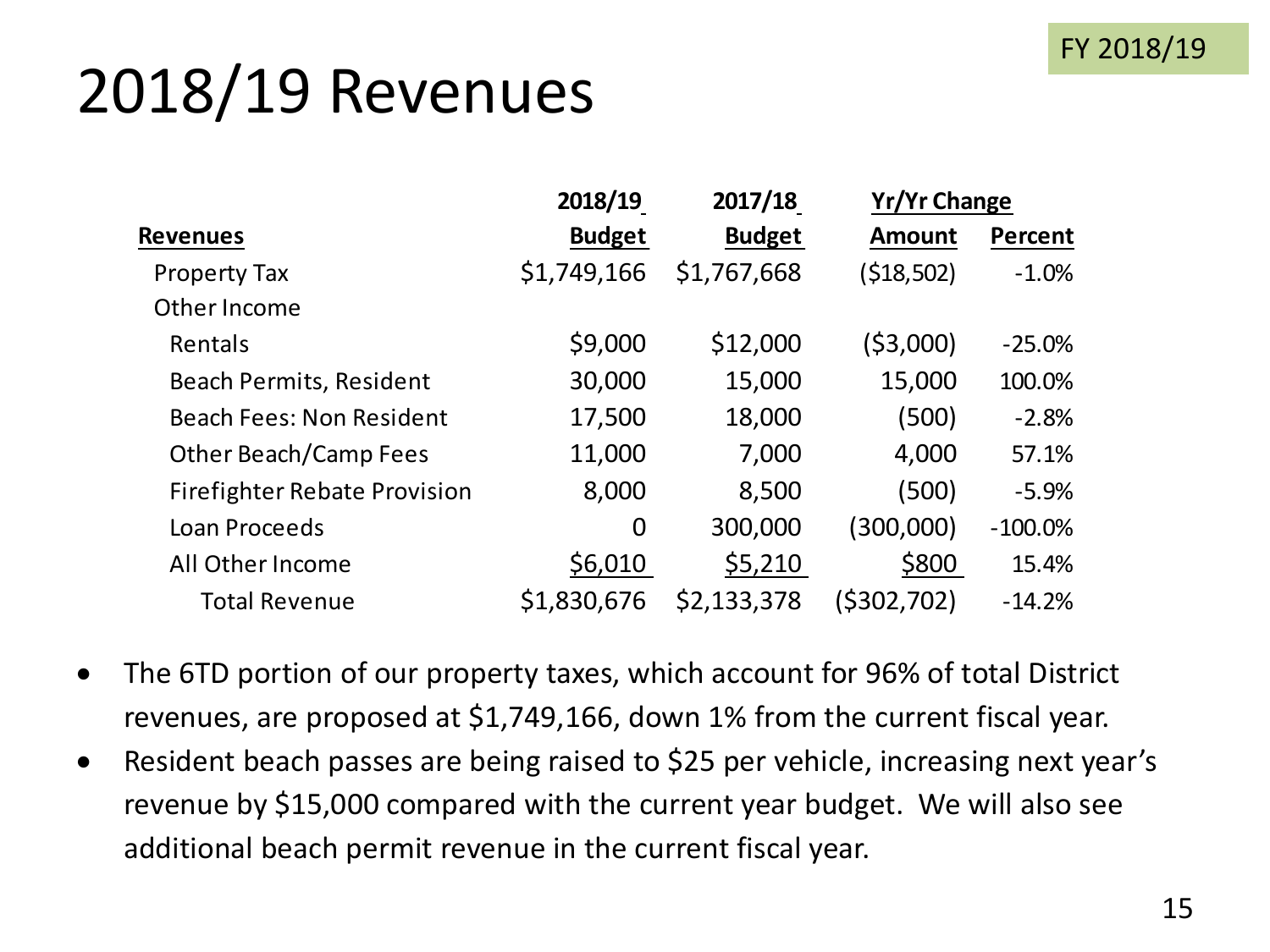# 2018/19 Expenditures

|                                        | 2018/19         | 2017/18       | <b>Yr/Yr Change</b> |           |
|----------------------------------------|-----------------|---------------|---------------------|-----------|
| <b>Expense Category</b>                | <b>Budget</b>   | <b>Budget</b> | <b>Amount</b>       | Percent   |
| <b>General Gov't Support</b>           | \$154,169       | \$166,497     | (512, 328)          | $-7.4%$   |
| <b>Public Safety and Transportatio</b> | 86,000          | 79,500        | 6,500               | 8.2%      |
| <b>Culture &amp; Recreation</b>        | 352,050         | 363,000       | (10, 950)           | $-3.0%$   |
| Home & Community                       | 197,950         | 202,550       | (4,600)             | $-2.3%$   |
| <b>Library Grant</b>                   | 209,300         | 204,700       | 4,600               | 2.2%      |
| <b>All Other Grants</b>                | 21,700          | 50,875        | (29, 175)           | $-57.3%$  |
| <b>Employee Pay and Benefits</b>       | 415,607         | 417,978       | (2, 371)            | $-0.6%$   |
| Debt Service                           | 157,256         | 159,945       | (2,689)             | $-1.7%$   |
| <b>Valuation Reserve</b>               | 0               | 25,000        | (25,000)            | $-100.0%$ |
| Increase to Fund Balance               | $\underline{0}$ | 15,000        | (15,000)            | $-100.0%$ |
| <b>Total Operating Expenses</b>        | \$1,594,032     | \$1,685,045   | (591, 013)          | $-5.4%$   |
| <b>Transfer to Capital</b>             | \$236,644       | \$448,333     | (5211, 689)         | $-47.2%$  |
| <b>Total Expenditures</b>              | \$1,830,676     | \$2,133,378   | (5302, 702)         | $-14.2%$  |

- Operating expenses in the proposed budget are down 5.4% from the current year reflecting reductions in non-capital projects, grants and other expense areas.
- The City has advised that we do not need to reserve for property tax revaluations and our unrestricted fund balance meets the auditor's guideline, enabling us to avoid setting aside monies for those categories.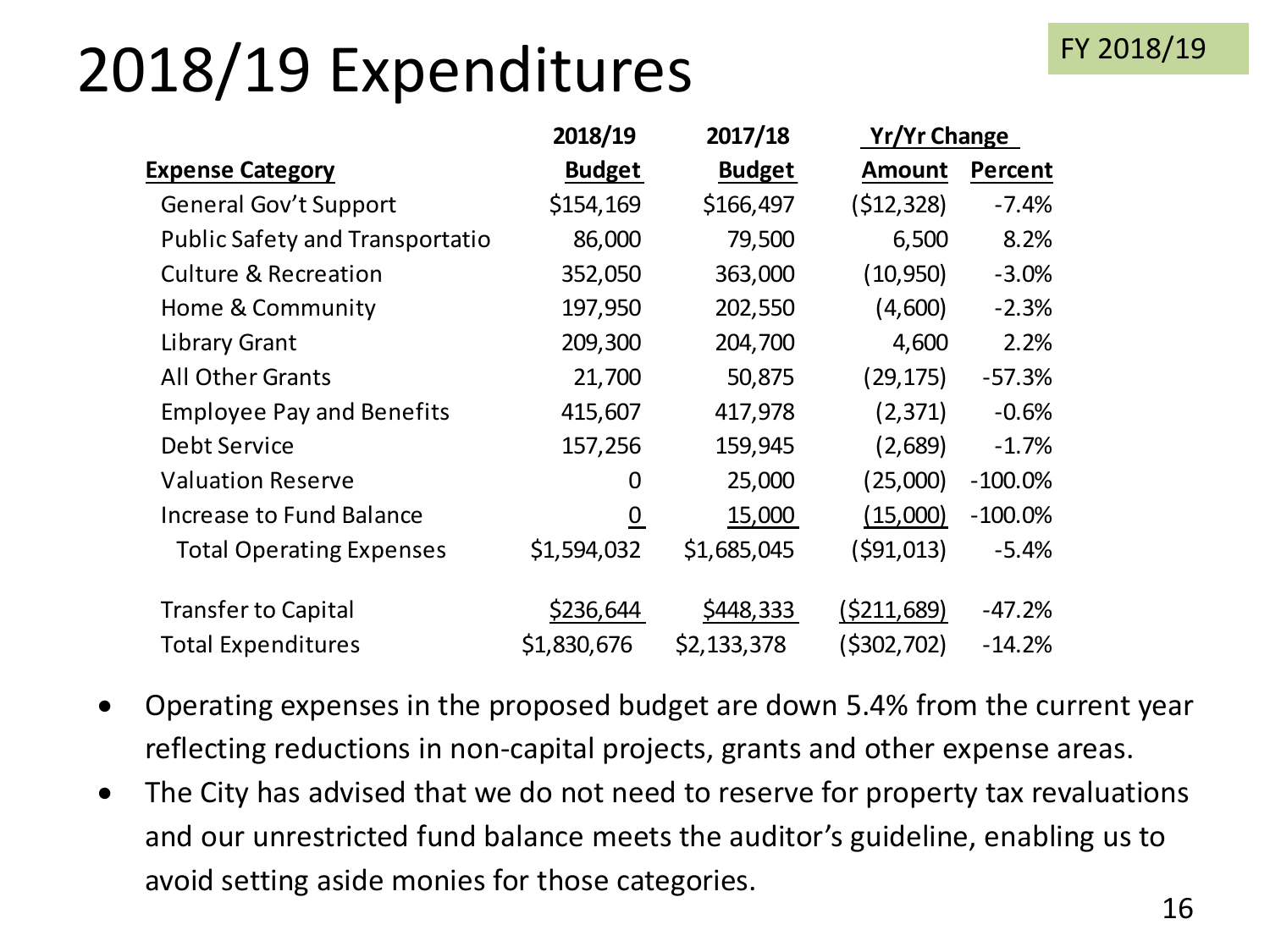# 2018/19 Community Grants

|                                    |                |               | 2018/19         |
|------------------------------------|----------------|---------------|-----------------|
|                                    | 2018/19        | 2017/18       | (O)/U           |
| <b>Community Grants</b>            | <b>Budget</b>  | <b>Budget</b> | 2017/18         |
| Library                            | \$209,300      | \$204,700     | (54,600)        |
| Little League                      | 6,000          | 6,000         | 0               |
| Mayor's Summer Employment Program  | 1,700          | 0             | (1,700)         |
| <b>Rowayton Arts Center</b>        | 3,000          | 2,500         | (500)           |
| RCA - Fireworks, etc.              | 0              | 10,000        | 10,000          |
| <b>Rowayton Gardners</b>           | $\overline{0}$ | 2,375         | 2,375           |
| <b>Rowayton Historical Society</b> | 1,000          | 20,000        | 19,000          |
| Shakespeare on the Sound           | 10,000         | 10,000        | $\underline{0}$ |
| <b>Total Community Grants</b>      | \$231,000      | \$255,575     | \$24,575        |

- Community grants are down a total of about \$25,000. The 2.2% increase in the Library grant reflects the cost of an increase in it's payroll.
- The Historical Society's grant is down \$19,000 but it is important to note that last year's grant included a major one-time contribution to help renovate the Maritime Barn at Pinkney Park and that the District is currently paying for any uninsured cost to repair broken water pipes.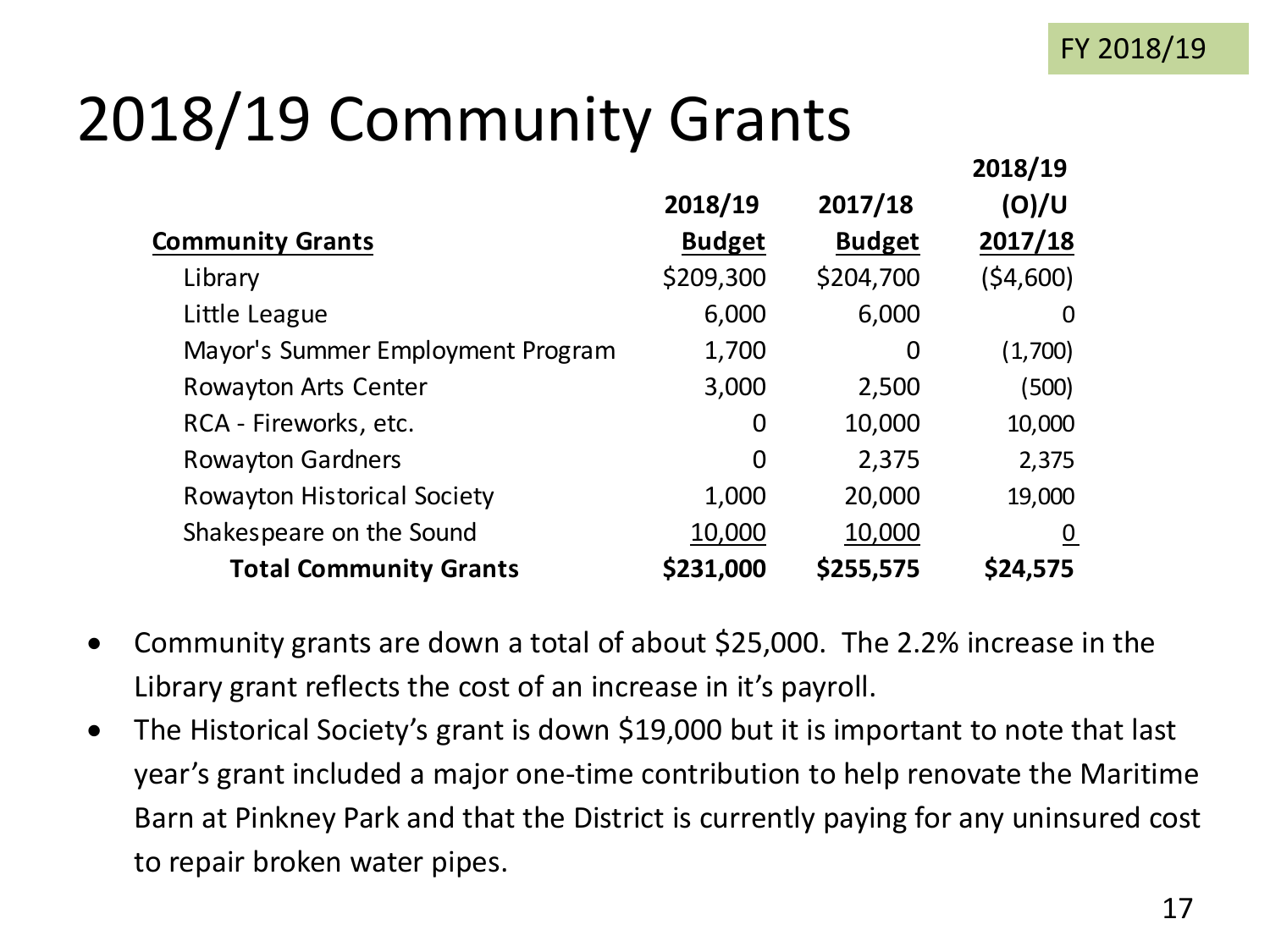#### 2018/19 Operating and Capital Projects

- Two types of projects and programs
	- ▬ Operating budget projects: smaller projects, not capitalized, funded from the current year operating expense budget
	- ▬ Capital projects: major projects relating to assets with a longer life, spending is capitalized, funds may be accumulated in a capital account over several years
- Operating projects have been reduced as part of the overall effort to fund the Community Center Renovation; three groups of projects were retained.

#### **2018/19 Operating Projects**

| <b>Community Center - Maintenance</b>                 | \$14,200 |
|-------------------------------------------------------|----------|
| Bayley Beach - Picnic tables, chair, playground chips | 5,750    |
| Pinkney Park - Landscaping, tree work, picnic tables  | 9,000    |
| <b>Total Operating Projects</b>                       | \$28,950 |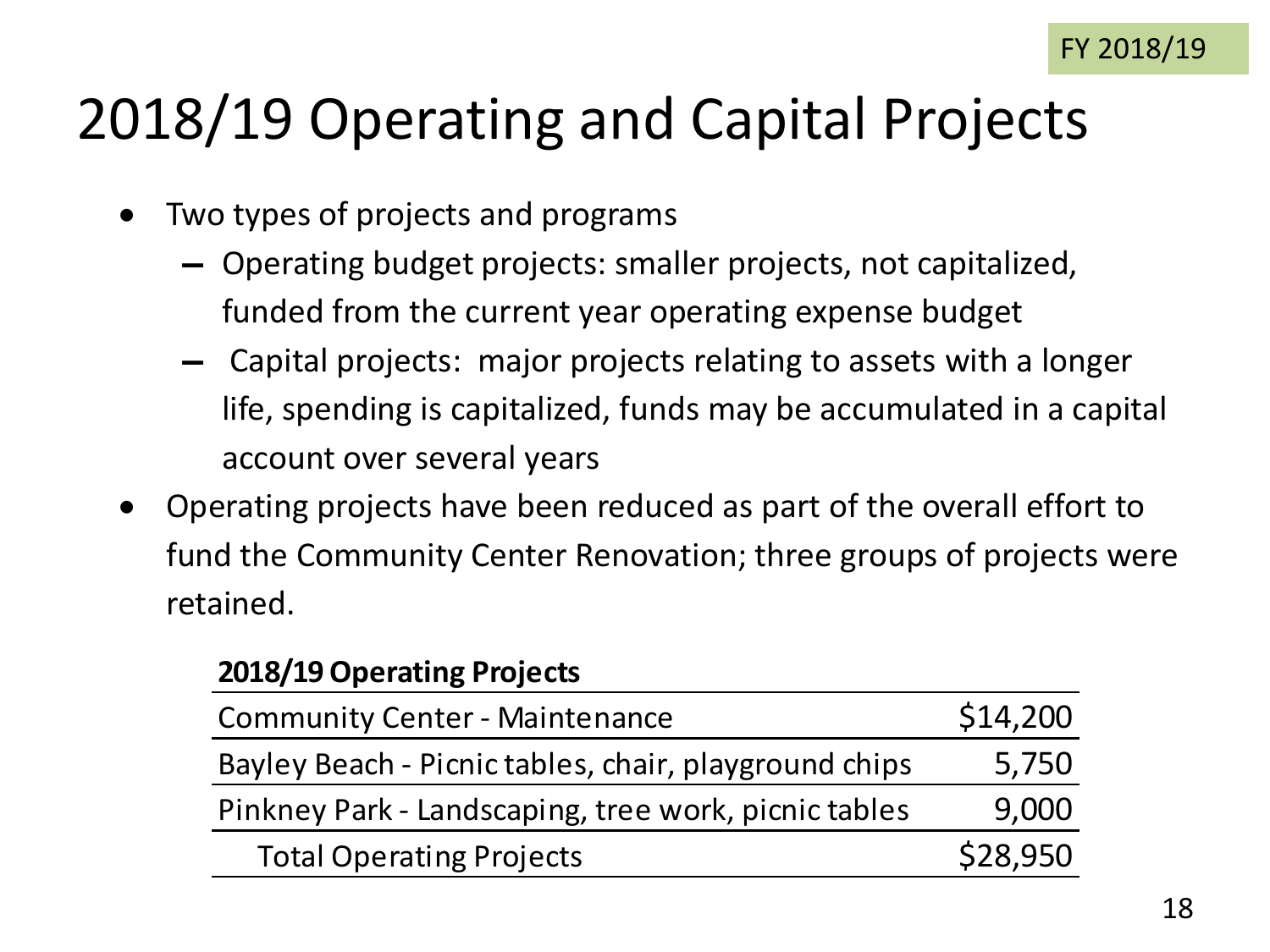#### 2018/19 Operating and Capital Projects continued

|                                             | Projected                |             | <b>Transfers</b> | <b>New Funds</b> |                    |
|---------------------------------------------|--------------------------|-------------|------------------|------------------|--------------------|
| <b>Capital Budget Projects</b>              | 6/30/18                  | From        | <u>To</u>        | 2018/19          | <b>Total Funds</b> |
| <b>Reserve for Future Projects</b>          | \$50,000                 | \$0         | \$0              | \$60,000         | \$110,000          |
| Little League Capital Reserve               | 21,301                   | 0           | 0                | 3,000            | 24,301             |
| <b>Rowayton Tennis Association Reserve</b>  | 16,666                   | $\mathbf 0$ | $\mathbf 0$      | 8,334            | 25,000             |
| <b>Wilson Avenue Lot</b>                    | 35,700                   | $-25,700$   | $\overline{0}$   | 0                | 10,000             |
| <b>Bayley Beach Sidewalk</b>                | 37,500                   | $-27,500$   | $\Omega$         | $\mathbf 0$      | 10,000             |
| <b>Baseball Field Drainage</b>              | 23,903                   | $-23,903$   | 0                | 0                | 0                  |
| <b>Community Center Lot Repaving</b>        | 60,000                   | $-60,000$   | 0                | 0                | O                  |
| <b>Community Center Renovation</b>          | 742,475                  | $\mathbf 0$ | 137,103          | 136,922          | 1,016,500          |
| <b>District Tree Projects</b>               | 7,658                    | $\mathbf 0$ | $\Omega$         | $\mathbf 0$      | 7,658              |
| <b>Fire Department</b>                      | 7,280                    | $\mathbf 0$ | $\overline{0}$   | 28,388           | 35,668             |
| Pinkney Park, Stairs, Sidewalk and Driveway | 19,213                   | 0           | 0                | $\boldsymbol{0}$ | 19,213             |
| <b>TOTAL</b>                                | $$1,021,696$ (\$137,103) |             | \$137,103        | \$236,644        | \$1,258,340        |

- Including the pending receipt of the \$300,000 loan, the District will have \$1,021,696 set aside for capital projects on June 30 including \$742,475 for the Community Center Renovation.
- The Renovation budget is now projected to cost \$1,016,500 and is being funded by reallocating funds from several other projects and adding new funds.